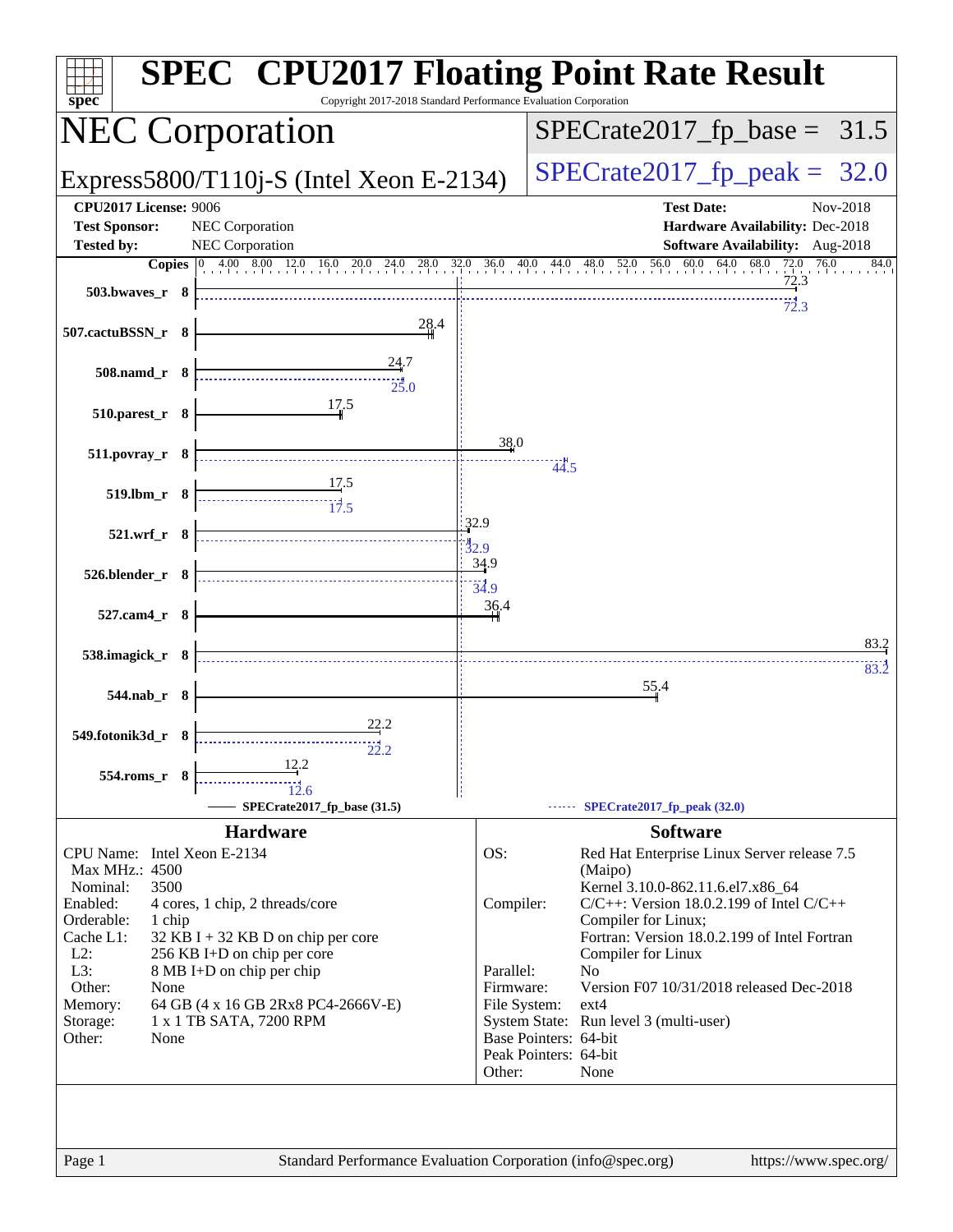| <b>SPEC CPU2017 Floating Point Rate Result</b><br>Copyright 2017-2018 Standard Performance Evaluation Corporation<br>spec       |                                                    |                        |       |                |       |                |       |               |                |              |                |              |                                        |              |
|---------------------------------------------------------------------------------------------------------------------------------|----------------------------------------------------|------------------------|-------|----------------|-------|----------------|-------|---------------|----------------|--------------|----------------|--------------|----------------------------------------|--------------|
|                                                                                                                                 |                                                    |                        |       |                |       |                |       |               |                |              |                |              |                                        |              |
| <b>NEC Corporation</b><br>$SPECrate2017_fp\_base = 31.5$                                                                        |                                                    |                        |       |                |       |                |       |               |                |              |                |              |                                        |              |
| $SPECTate2017$ _fp_peak = 32.0<br>Express5800/T110 $i$ -S (Intel Xeon E-2134)                                                   |                                                    |                        |       |                |       |                |       |               |                |              |                |              |                                        |              |
| <b>CPU2017 License: 9006</b><br><b>Test Date:</b><br>Nov-2018                                                                   |                                                    |                        |       |                |       |                |       |               |                |              |                |              |                                        |              |
| <b>Test Sponsor:</b>                                                                                                            | NEC Corporation<br>Hardware Availability: Dec-2018 |                        |       |                |       |                |       |               |                |              |                |              |                                        |              |
| <b>Tested by:</b>                                                                                                               |                                                    | <b>NEC Corporation</b> |       |                |       |                |       |               |                |              |                |              | <b>Software Availability:</b> Aug-2018 |              |
| <b>Results Table</b>                                                                                                            |                                                    |                        |       |                |       |                |       |               |                |              |                |              |                                        |              |
| <b>Peak</b><br><b>Base</b>                                                                                                      |                                                    |                        |       |                |       |                |       |               |                |              |                |              |                                        |              |
| <b>Benchmark</b>                                                                                                                | <b>Copies</b>                                      | <b>Seconds</b>         | Ratio | <b>Seconds</b> | Ratio | <b>Seconds</b> | Ratio | <b>Copies</b> | <b>Seconds</b> | <b>Ratio</b> | <b>Seconds</b> | <b>Ratio</b> | <b>Seconds</b>                         | <b>Ratio</b> |
| 503.bwaves_r                                                                                                                    | 8                                                  | 1109                   | 72.3  | 1109           | 72.3  | 1109           | 72.3  | 8             | 1109           | 72.3         | 1109           | 72.4         | 1109                                   | 72.3         |
| 507.cactuBSSN r                                                                                                                 | 8                                                  | 354                    | 28.6  | 356            | 28.4  | 361            | 28.0  | 8             | 354            | 28.6         | 356            | 28.4         | 361                                    | 28.0         |
| 508.namd_r                                                                                                                      | 8                                                  | 308                    | 24.7  | 308            | 24.7  | 306            | 24.8  | 8             | 305            | 24.9         | 304            | 25.0         | 303                                    | 25.1         |
| 510.parest_r                                                                                                                    | 8                                                  | 1187                   | 17.6  | 1199           | 17.5  | 1205           | 17.4  | 8             | 1187           | 17.6         | 1199           | 17.5         | 1205                                   | 17.4         |
| 511.povray_r                                                                                                                    | 8                                                  | 488                    | 38.3  | 491            | 38.0  | 493            | 37.9  | 8             | 421            | 44.4         | 418            | 44.7         | 420                                    | 44.5         |
| 519.1bm_r                                                                                                                       | 8                                                  | 481                    | 17.5  | 481            | 17.5  | 482            | 17.5  | 8             | 482            | 17.5         | 482            | 17.5         | 481                                    | 17.5         |
| 521.wrf r                                                                                                                       | 8                                                  | 544                    | 33.0  | 547            | 32.8  | 544            | 32.9  | 8             | 546            | 32.8         | 542            | 33.0         | 544                                    | 32.9         |
| 526.blender_r                                                                                                                   | 8                                                  | 349                    | 34.9  | 349            | 34.9  | 350            | 34.8  | 8             | 349            | 34.9         | 349            | 34.9         | 350                                    | 34.8         |
| 527.cam4_r                                                                                                                      | 8                                                  | 385                    | 36.4  | 383            | 36.5  | 392            | 35.7  | 8             | 385            | 36.4         | 383            | 36.5         | 392                                    | 35.7         |
| 538.imagick_r                                                                                                                   | 8                                                  | 239                    | 83.2  | 239            | 83.3  | 239            | 83.2  | 8             | 239            | 83.2         | 239            | 83.2         | 239                                    | 83.2         |
| 544.nab r                                                                                                                       | 8                                                  | 242                    | 55.6  | 243            | 55.4  | 243            | 55.4  | 8             | 242            | 55.6         | 243            | 55.4         | 243                                    | 55.4         |
| 549.fotonik3d_r                                                                                                                 | 8                                                  | 1407                   | 22.2  | 1405           | 22.2  | 1405           | 22.2  | 8             | 1406           | 22.2         | 1407           | 22.2         | 1407                                   | 22.2         |
| 554.roms r                                                                                                                      | 8                                                  | 1035                   | 12.3  | 1044           | 12.2  | 1045           | 12.2  | 8             | 1008           | 12.6         | 1010           | 12.6         | 1007                                   | 12.6         |
| $SPECrate2017_fp\_base =$<br>31.5                                                                                               |                                                    |                        |       |                |       |                |       |               |                |              |                |              |                                        |              |
| $SPECrate2017$ _fp_peak =                                                                                                       |                                                    |                        | 32.0  |                |       |                |       |               |                |              |                |              |                                        |              |
|                                                                                                                                 |                                                    |                        |       |                |       |                |       |               |                |              |                |              |                                        |              |
| Results appear in the order in which they were run. Bold underlined text indicates a median measurement.<br><b>Submit Notes</b> |                                                    |                        |       |                |       |                |       |               |                |              |                |              |                                        |              |

 The taskset mechanism was used to bind copies to processors. The config file option 'submit' was used to generate taskset commands to bind each copy to a specific processor. For details, please see the config file.

#### **[Operating System Notes](http://www.spec.org/auto/cpu2017/Docs/result-fields.html#OperatingSystemNotes)**

 Stack size set to unlimited using "ulimit -s unlimited" IRQ balance service was stopped using "systemctl stop irqbalance.service"

#### **[General Notes](http://www.spec.org/auto/cpu2017/Docs/result-fields.html#GeneralNotes)**

Environment variables set by runcpu before the start of the run: LD\_LIBRARY\_PATH = "/home/cpu2017/lib/ia32:/home/cpu2017/lib/intel64:/home/cpu2017/je5.0.1-32:/home/cpu2017/je5.0.1-64"

 Binaries compiled on a system with 1x Intel Core i7-6700K CPU + 32GB RAM memory using Redhat Enterprise Linux 7.5 Transparent Huge Pages enabled by default Prior to runcpu invocation Filesystem page cache synced and cleared with: sync; echo 3 > /proc/sys/vm/drop\_caches

Yes: The test sponsor attests, as of date of publication, that CVE-2017-5754 (Meltdown)

|        | (Continued on next page)                                    |                       |
|--------|-------------------------------------------------------------|-----------------------|
| Page 2 | Standard Performance Evaluation Corporation (info@spec.org) | https://www.spec.org/ |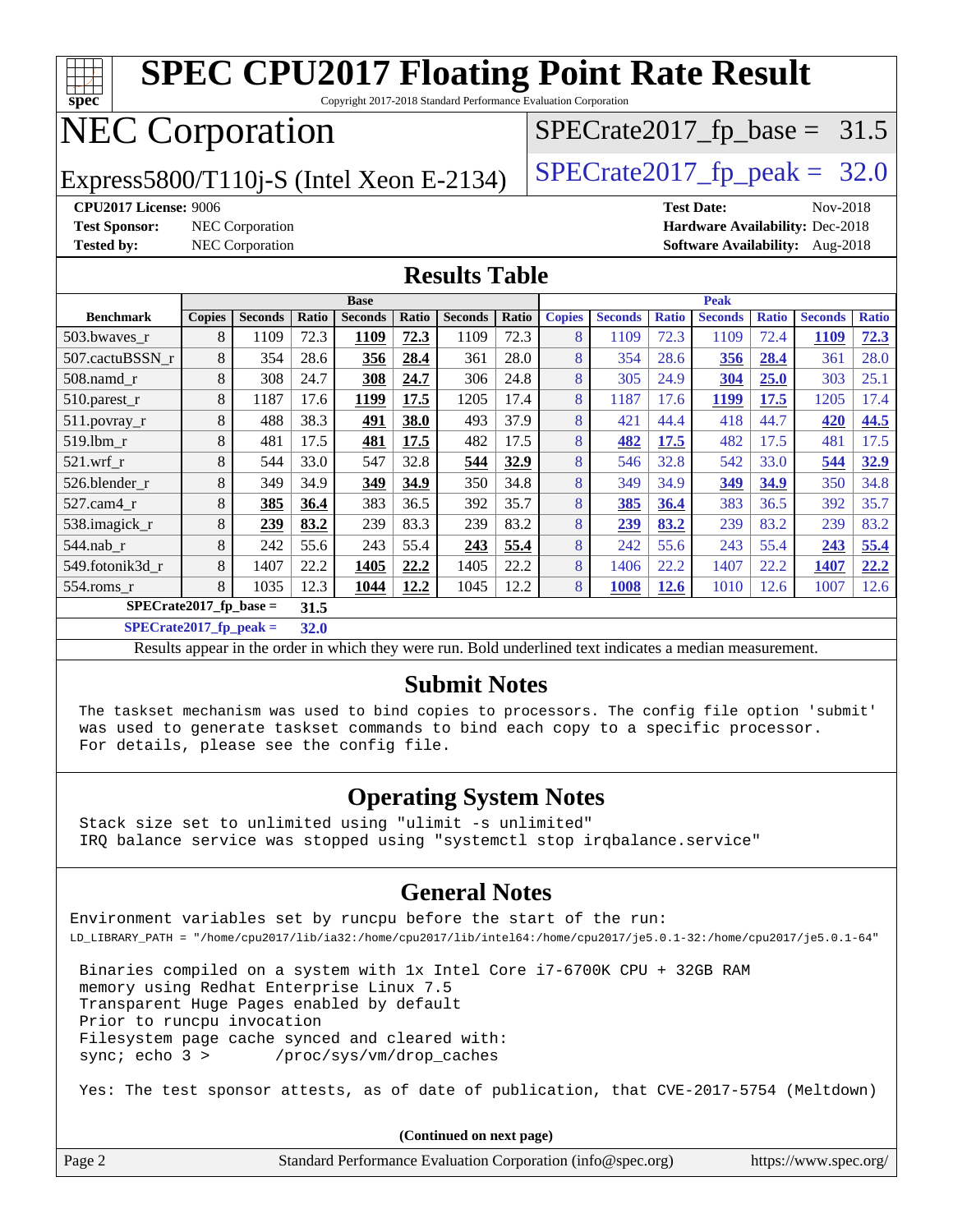

Copyright 2017-2018 Standard Performance Evaluation Corporation

## NEC Corporation

 $SPECTate2017_fp\_base = 31.5$ 

Express5800/T110j-S (Intel Xeon E-2134) [SPECrate2017\\_fp\\_peak =](http://www.spec.org/auto/cpu2017/Docs/result-fields.html#SPECrate2017fppeak)  $32.0$ 

**[Test Sponsor:](http://www.spec.org/auto/cpu2017/Docs/result-fields.html#TestSponsor)** NEC Corporation **[Hardware Availability:](http://www.spec.org/auto/cpu2017/Docs/result-fields.html#HardwareAvailability)** Dec-2018

**[CPU2017 License:](http://www.spec.org/auto/cpu2017/Docs/result-fields.html#CPU2017License)** 9006 **[Test Date:](http://www.spec.org/auto/cpu2017/Docs/result-fields.html#TestDate)** Nov-2018 **[Tested by:](http://www.spec.org/auto/cpu2017/Docs/result-fields.html#Testedby)** NEC Corporation **[Software Availability:](http://www.spec.org/auto/cpu2017/Docs/result-fields.html#SoftwareAvailability)** Aug-2018

#### **[General Notes \(Continued\)](http://www.spec.org/auto/cpu2017/Docs/result-fields.html#GeneralNotes)**

 is mitigated in the system as tested and documented. Yes: The test sponsor attests, as of date of publication, that CVE-2017-5753 (Spectre variant 1) is mitigated in the system as tested and documented. Yes: The test sponsor attests, as of date of publication, that CVE-2017-5715 (Spectre variant 2) is mitigated in the system as tested and documented.

#### **[Platform Notes](http://www.spec.org/auto/cpu2017/Docs/result-fields.html#PlatformNotes)**

Page 3 Standard Performance Evaluation Corporation [\(info@spec.org\)](mailto:info@spec.org) <https://www.spec.org/> BIOS Settings: VT-x: Disabled Energy Efficient P-state: Disabled Energy Efficient Turbo: Disabled Sysinfo program /home/cpu2017/bin/sysinfo Rev: r5974 of 2018-05-19 9bcde8f2999c33d61f64985e45859ea9 running on t110js Wed Nov 28 20:52:35 2018 SUT (System Under Test) info as seen by some common utilities. For more information on this section, see <https://www.spec.org/cpu2017/Docs/config.html#sysinfo> From /proc/cpuinfo model name : Intel(R) Xeon(R) E-2134 CPU @ 3.50GHz 1 "physical id"s (chips) 8 "processors" cores, siblings (Caution: counting these is hw and system dependent. The following excerpts from /proc/cpuinfo might not be reliable. Use with caution.) cpu cores : 4 siblings : 8 physical 0: cores 0 1 2 3 From lscpu: Architecture: x86\_64 CPU op-mode(s): 32-bit, 64-bit Little Endian  $CPU(s):$  8 On-line CPU(s) list: 0-7 Thread(s) per core: 2 Core(s) per socket: 4 Socket(s): 1 NUMA node(s): 1 Vendor ID: GenuineIntel CPU family: 6 Model: 158 Model name: Intel(R) Xeon(R) E-2134 CPU @ 3.50GHz Stepping: 10 **(Continued on next page)**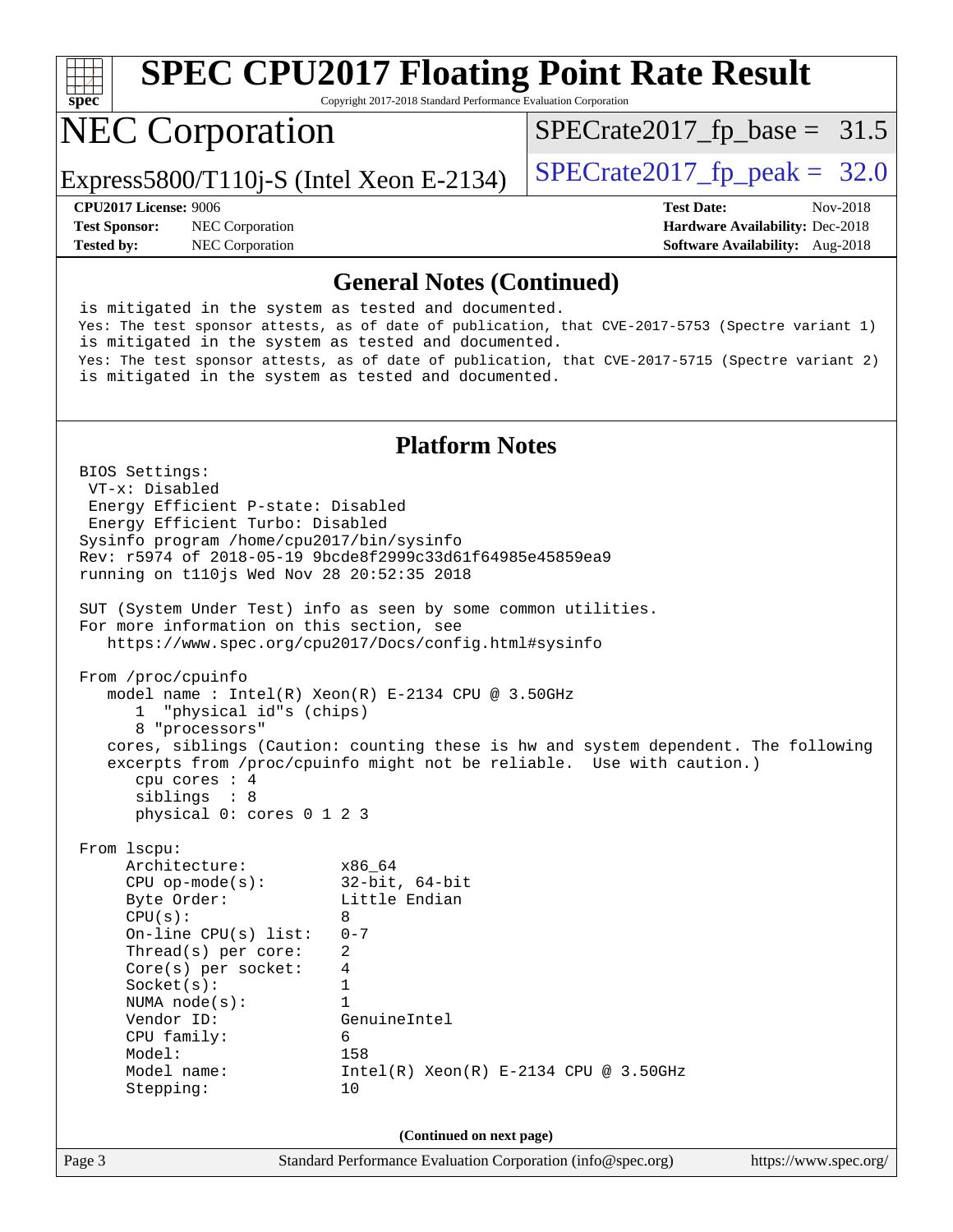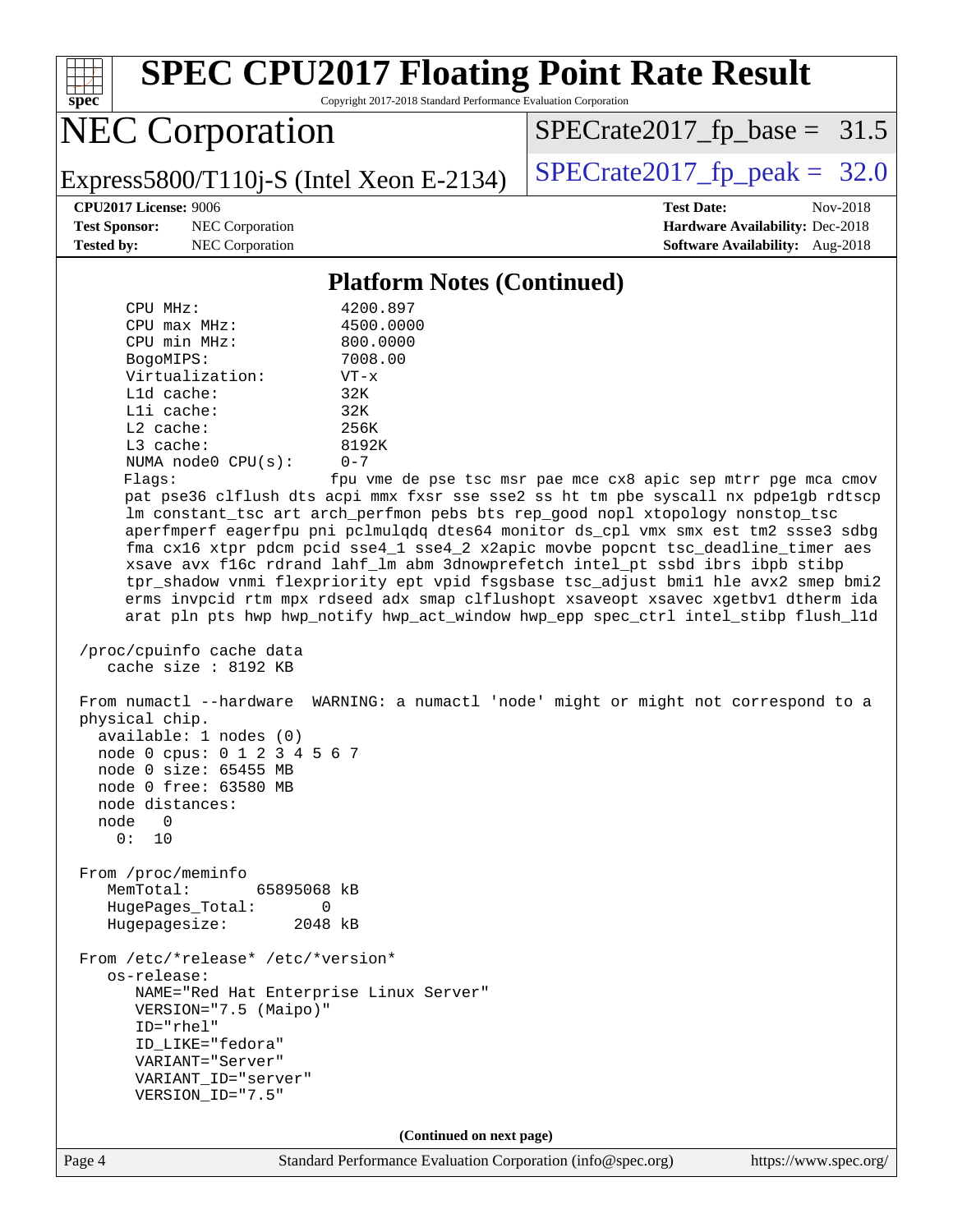| spec |  |  |  |  |  |  |
|------|--|--|--|--|--|--|

Copyright 2017-2018 Standard Performance Evaluation Corporation

# NEC Corporation

 $SPECTate2017_fp\_base = 31.5$ 

Express5800/T110j-S (Intel Xeon E-2134)  $\left|$  [SPECrate2017\\_fp\\_peak =](http://www.spec.org/auto/cpu2017/Docs/result-fields.html#SPECrate2017fppeak) 32.0

**[Test Sponsor:](http://www.spec.org/auto/cpu2017/Docs/result-fields.html#TestSponsor)** NEC Corporation **[Hardware Availability:](http://www.spec.org/auto/cpu2017/Docs/result-fields.html#HardwareAvailability)** Dec-2018 **[Tested by:](http://www.spec.org/auto/cpu2017/Docs/result-fields.html#Testedby)** NEC Corporation **[Software Availability:](http://www.spec.org/auto/cpu2017/Docs/result-fields.html#SoftwareAvailability)** Aug-2018

**[CPU2017 License:](http://www.spec.org/auto/cpu2017/Docs/result-fields.html#CPU2017License)** 9006 **[Test Date:](http://www.spec.org/auto/cpu2017/Docs/result-fields.html#TestDate)** Nov-2018

#### **[Platform Notes \(Continued\)](http://www.spec.org/auto/cpu2017/Docs/result-fields.html#PlatformNotes)**

Page 5 Standard Performance Evaluation Corporation [\(info@spec.org\)](mailto:info@spec.org) <https://www.spec.org/> PRETTY\_NAME="Red Hat Enterprise Linux Server 7.5 (Maipo)" redhat-release: Red Hat Enterprise Linux Server release 7.5 (Maipo) system-release: Red Hat Enterprise Linux Server release 7.5 (Maipo) system-release-cpe: cpe:/o:redhat:enterprise\_linux:7.5:ga:server uname -a: Linux t110js 3.10.0-862.11.6.el7.x86\_64 #1 SMP Fri Aug 10 16:55:11 UTC 2018 x86\_64 x86\_64 x86\_64 GNU/Linux Kernel self-reported vulnerability status: CVE-2017-5754 (Meltdown): Mitigation: PTI CVE-2017-5753 (Spectre variant 1): Mitigation: Load fences, \_\_user pointer sanitization CVE-2017-5715 (Spectre variant 2): Mitigation: IBRS (kernel) run-level 3 Nov 28 20:46 SPEC is set to: /home/cpu2017 Filesystem Type Size Used Avail Use% Mounted on /dev/sda3 ext4 909G 28G 835G 4% / Additional information from dmidecode follows. WARNING: Use caution when you interpret this section. The 'dmidecode' program reads system data which is "intended to allow hardware to be accurately determined", but the intent may not be met, as there are frequent changes to hardware, firmware, and the "DMTF SMBIOS" standard. BIOS American Megatrends Inc. F07 10/31/2018 Memory: 4x Samsung M391A2K43BB1-CTD 16 GB 2 rank 2667 (End of data from sysinfo program) **[Compiler Version Notes](http://www.spec.org/auto/cpu2017/Docs/result-fields.html#CompilerVersionNotes)** ============================================================================== CC 519.lbm\_r(base) 538.imagick\_r(base, peak) 544.nab\_r(base, peak) ----------------------------------------------------------------------------- icc (ICC) 18.0.2 20180210 Copyright (C) 1985-2018 Intel Corporation. All rights reserved. ------------------------------------------------------------------------------ ==============================================================================  $CC = 519.1bm_r(peak)$ ----------------------------------------------------------------------------- icc (ICC) 18.0.2 20180210 Copyright (C) 1985-2018 Intel Corporation. All rights reserved. ------------------------------------------------------------------------------ **(Continued on next page)**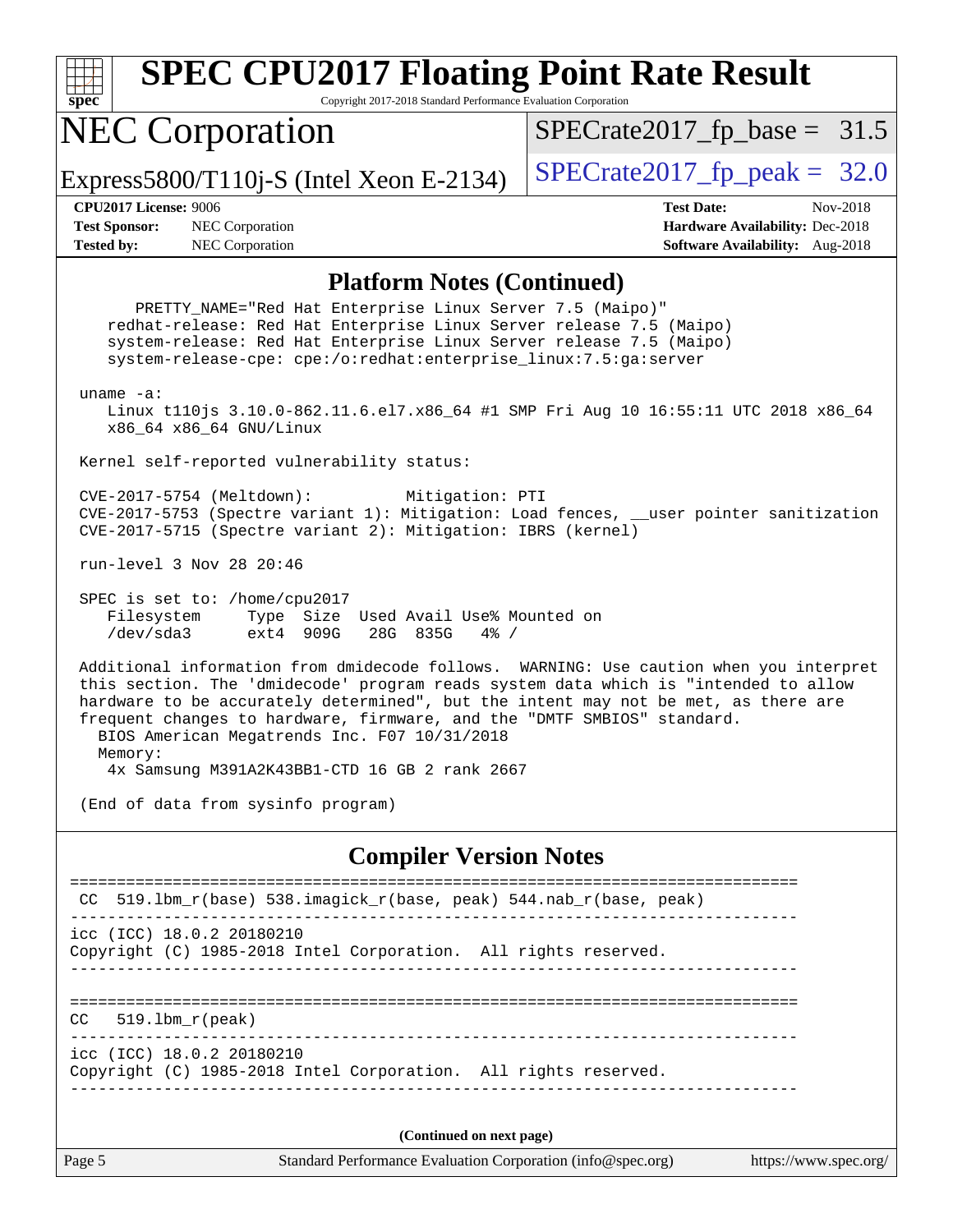| spec |  |  |  |  |  |  |
|------|--|--|--|--|--|--|

Copyright 2017-2018 Standard Performance Evaluation Corporation

## NEC Corporation

 $SPECrate2017_fp\_base = 31.5$ 

Express5800/T110j-S (Intel Xeon E-2134) [SPECrate2017\\_fp\\_peak =](http://www.spec.org/auto/cpu2017/Docs/result-fields.html#SPECrate2017fppeak)  $32.0$ 

**[CPU2017 License:](http://www.spec.org/auto/cpu2017/Docs/result-fields.html#CPU2017License)** 9006 **[Test Date:](http://www.spec.org/auto/cpu2017/Docs/result-fields.html#TestDate)** Nov-2018 **[Test Sponsor:](http://www.spec.org/auto/cpu2017/Docs/result-fields.html#TestSponsor)** NEC Corporation **[Hardware Availability:](http://www.spec.org/auto/cpu2017/Docs/result-fields.html#HardwareAvailability)** Dec-2018 **[Tested by:](http://www.spec.org/auto/cpu2017/Docs/result-fields.html#Testedby)** NEC Corporation **[Software Availability:](http://www.spec.org/auto/cpu2017/Docs/result-fields.html#SoftwareAvailability)** Aug-2018

#### **[Compiler Version Notes \(Continued\)](http://www.spec.org/auto/cpu2017/Docs/result-fields.html#CompilerVersionNotes)**

| CXXC 508.namd_r(base) 510.parest_r(base, peak)                                                                                                                                                |  |  |  |  |  |  |  |  |
|-----------------------------------------------------------------------------------------------------------------------------------------------------------------------------------------------|--|--|--|--|--|--|--|--|
| icpc (ICC) 18.0.2 20180210<br>Copyright (C) 1985-2018 Intel Corporation. All rights reserved.                                                                                                 |  |  |  |  |  |  |  |  |
| $CXXC 508.namd_r (peak)$                                                                                                                                                                      |  |  |  |  |  |  |  |  |
| icpc (ICC) 18.0.2 20180210<br>Copyright (C) 1985-2018 Intel Corporation. All rights reserved.                                                                                                 |  |  |  |  |  |  |  |  |
| 511.povray_r(base) 526.blender_r(base, peak)<br>CC.                                                                                                                                           |  |  |  |  |  |  |  |  |
| icpc (ICC) 18.0.2 20180210<br>Copyright (C) 1985-2018 Intel Corporation. All rights reserved.<br>icc (ICC) 18.0.2 20180210                                                                    |  |  |  |  |  |  |  |  |
| Copyright (C) 1985-2018 Intel Corporation. All rights reserved.                                                                                                                               |  |  |  |  |  |  |  |  |
| $511. povray_r (peak)$<br>CC                                                                                                                                                                  |  |  |  |  |  |  |  |  |
| icpc (ICC) 18.0.2 20180210<br>Copyright (C) 1985-2018 Intel Corporation. All rights reserved.<br>icc (ICC) 18.0.2 20180210<br>Copyright (C) 1985-2018 Intel Corporation. All rights reserved. |  |  |  |  |  |  |  |  |
|                                                                                                                                                                                               |  |  |  |  |  |  |  |  |
| FC 507.cactuBSSN_r(base, peak)                                                                                                                                                                |  |  |  |  |  |  |  |  |
| icpc (ICC) 18.0.2 20180210<br>Copyright (C) 1985-2018 Intel Corporation. All rights reserved.<br>icc (ICC) 18.0.2 20180210                                                                    |  |  |  |  |  |  |  |  |
| Copyright (C) 1985-2018 Intel Corporation. All rights reserved.<br>ifort (IFORT) 18.0.2 20180210<br>Copyright (C) 1985-2018 Intel Corporation. All rights reserved.                           |  |  |  |  |  |  |  |  |
|                                                                                                                                                                                               |  |  |  |  |  |  |  |  |
| 503.bwaves r(base, peak) 549.fotonik3d r(base, peak) 554.roms r(base)<br>FC                                                                                                                   |  |  |  |  |  |  |  |  |
| (Continued on next page)                                                                                                                                                                      |  |  |  |  |  |  |  |  |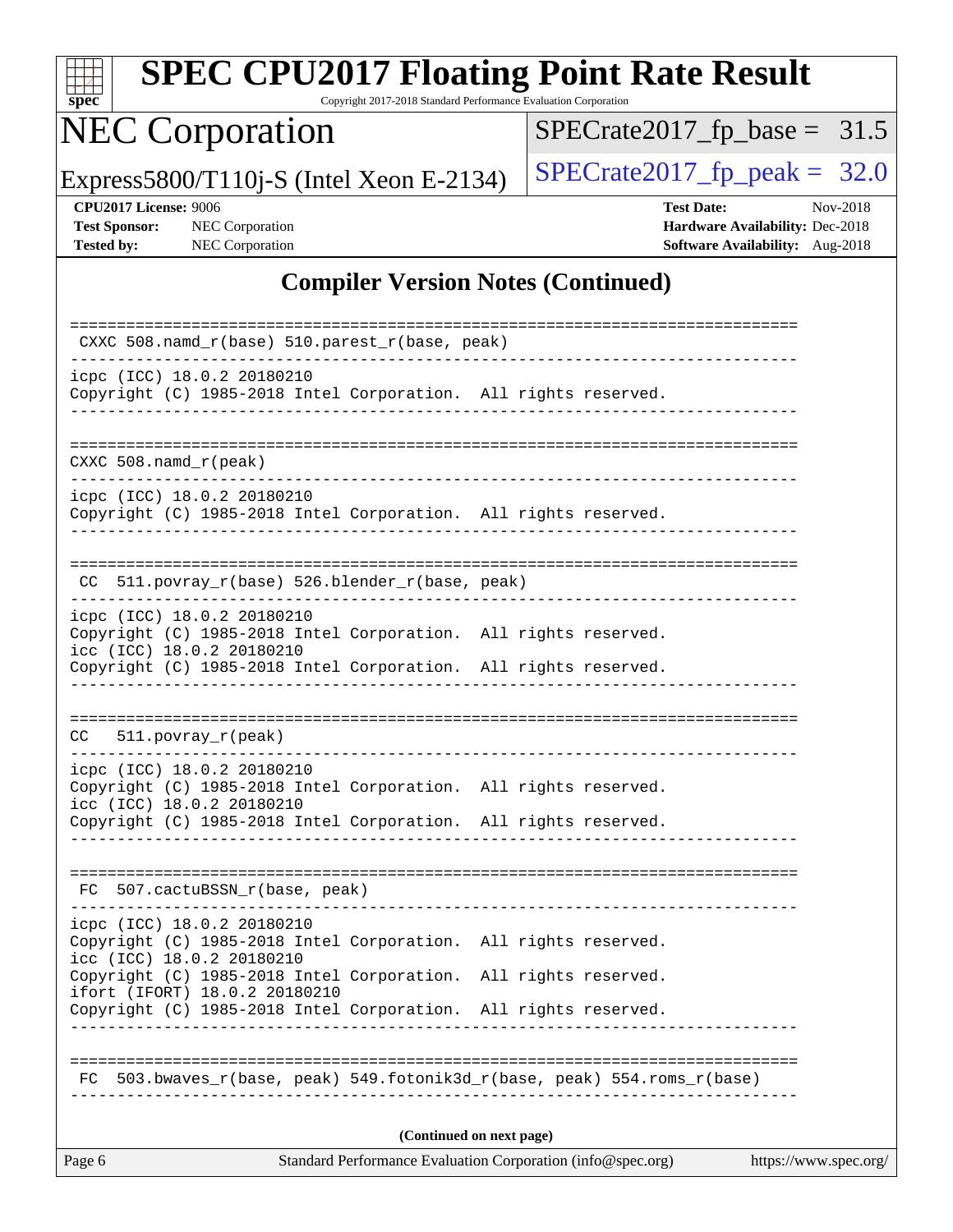| $spec^*$                                                                  | <b>SPEC CPU2017 Floating Point Rate Result</b>                                                                                                                                                   | Copyright 2017-2018 Standard Performance Evaluation Corporation |  |                                                                                                |          |
|---------------------------------------------------------------------------|--------------------------------------------------------------------------------------------------------------------------------------------------------------------------------------------------|-----------------------------------------------------------------|--|------------------------------------------------------------------------------------------------|----------|
|                                                                           | <b>NEC Corporation</b>                                                                                                                                                                           |                                                                 |  | $SPECrate2017_fp\_base = 31.5$                                                                 |          |
|                                                                           | Express5800/T110j-S (Intel Xeon E-2134)                                                                                                                                                          |                                                                 |  | $SPECrate2017fr peak =$                                                                        | 32.0     |
| <b>CPU2017 License: 9006</b><br><b>Test Sponsor:</b><br><b>Tested by:</b> | <b>NEC</b> Corporation<br><b>NEC Corporation</b>                                                                                                                                                 |                                                                 |  | <b>Test Date:</b><br>Hardware Availability: Dec-2018<br><b>Software Availability:</b> Aug-2018 | Nov-2018 |
|                                                                           |                                                                                                                                                                                                  | <b>Compiler Version Notes (Continued)</b>                       |  |                                                                                                |          |
|                                                                           | ifort (IFORT) 18.0.2 20180210<br>Copyright (C) 1985-2018 Intel Corporation. All rights reserved.                                                                                                 | _______________                                                 |  |                                                                                                |          |
| 554.roms_r(peak)<br>FC.                                                   |                                                                                                                                                                                                  |                                                                 |  |                                                                                                |          |
|                                                                           | ifort (IFORT) 18.0.2 20180210<br>Copyright (C) 1985-2018 Intel Corporation. All rights reserved.                                                                                                 |                                                                 |  |                                                                                                |          |
|                                                                           | $CC$ 521.wrf_r(base) 527.cam4_r(base)                                                                                                                                                            |                                                                 |  |                                                                                                |          |
|                                                                           | ifort (IFORT) 18.0.2 20180210<br>Copyright (C) 1985-2018 Intel Corporation. All rights reserved.<br>icc (ICC) 18.0.2 20180210<br>Copyright (C) 1985-2018 Intel Corporation. All rights reserved. |                                                                 |  |                                                                                                |          |
|                                                                           |                                                                                                                                                                                                  |                                                                 |  |                                                                                                |          |
|                                                                           | $CC$ 521.wrf_r(peak) 527.cam4_r(peak)                                                                                                                                                            |                                                                 |  |                                                                                                |          |
|                                                                           | ifort (IFORT) 18.0.2 20180210<br>Copyright (C) 1985-2018 Intel Corporation. All rights reserved.<br>icc (ICC) 18.0.2 20180210<br>Copyright (C) 1985-2018 Intel Corporation. All rights reserved. |                                                                 |  |                                                                                                |          |
|                                                                           |                                                                                                                                                                                                  |                                                                 |  |                                                                                                |          |
|                                                                           |                                                                                                                                                                                                  | <b>Base Compiler Invocation</b>                                 |  |                                                                                                |          |
| C benchmarks:<br>$\texttt{icc -m64 -std=cl1}$                             |                                                                                                                                                                                                  |                                                                 |  |                                                                                                |          |
| $C++$ benchmarks:<br>icpc -m64                                            |                                                                                                                                                                                                  |                                                                 |  |                                                                                                |          |
| Fortran benchmarks:<br>ifort -m64                                         |                                                                                                                                                                                                  |                                                                 |  |                                                                                                |          |
|                                                                           | Benchmarks using both Fortran and C:<br>ifort -m64 icc -m64 -std=c11                                                                                                                             |                                                                 |  |                                                                                                |          |
| Benchmarks using both C and C++:                                          | icpc -m64 icc -m64 -std=c11                                                                                                                                                                      |                                                                 |  |                                                                                                |          |

**(Continued on next page)**

Page 7 Standard Performance Evaluation Corporation [\(info@spec.org\)](mailto:info@spec.org) <https://www.spec.org/>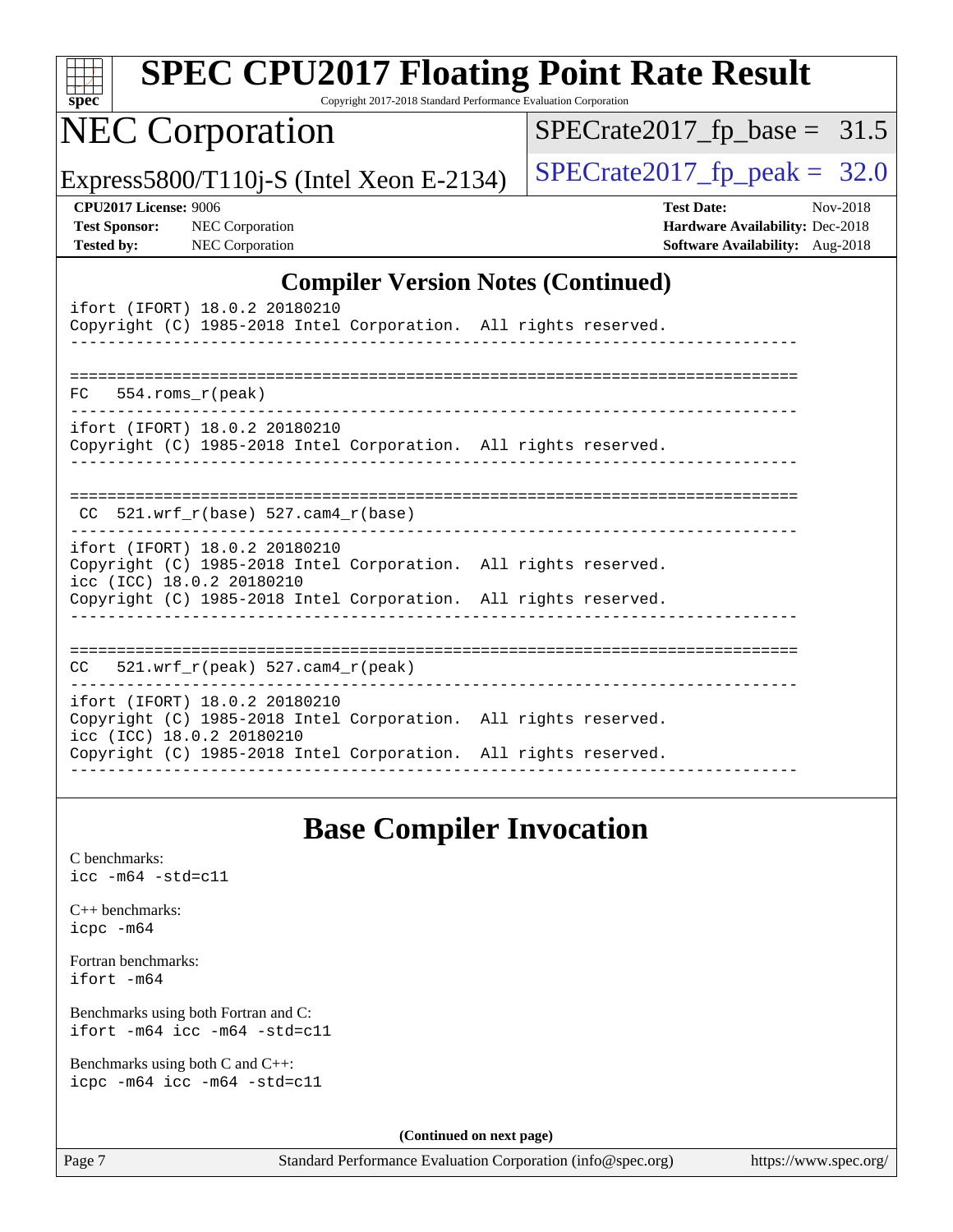

Copyright 2017-2018 Standard Performance Evaluation Corporation

## NEC Corporation

 $SPECTate2017_fp\_base = 31.5$ 

Express5800/T110j-S (Intel Xeon E-2134)  $\vert$  [SPECrate2017\\_fp\\_peak =](http://www.spec.org/auto/cpu2017/Docs/result-fields.html#SPECrate2017fppeak) 32.0

**[CPU2017 License:](http://www.spec.org/auto/cpu2017/Docs/result-fields.html#CPU2017License)** 9006 **[Test Date:](http://www.spec.org/auto/cpu2017/Docs/result-fields.html#TestDate)** Nov-2018 **[Test Sponsor:](http://www.spec.org/auto/cpu2017/Docs/result-fields.html#TestSponsor)** NEC Corporation **[Hardware Availability:](http://www.spec.org/auto/cpu2017/Docs/result-fields.html#HardwareAvailability)** Dec-2018 **[Tested by:](http://www.spec.org/auto/cpu2017/Docs/result-fields.html#Testedby)** NEC Corporation **[Software Availability:](http://www.spec.org/auto/cpu2017/Docs/result-fields.html#SoftwareAvailability)** Aug-2018

### **[Base Compiler Invocation \(Continued\)](http://www.spec.org/auto/cpu2017/Docs/result-fields.html#BaseCompilerInvocation)**

[Benchmarks using Fortran, C, and C++:](http://www.spec.org/auto/cpu2017/Docs/result-fields.html#BenchmarksusingFortranCandCXX) [icpc -m64](http://www.spec.org/cpu2017/results/res2018q4/cpu2017-20181210-10015.flags.html#user_CC_CXX_FCbase_intel_icpc_64bit_4ecb2543ae3f1412ef961e0650ca070fec7b7afdcd6ed48761b84423119d1bf6bdf5cad15b44d48e7256388bc77273b966e5eb805aefd121eb22e9299b2ec9d9) [icc -m64 -std=c11](http://www.spec.org/cpu2017/results/res2018q4/cpu2017-20181210-10015.flags.html#user_CC_CXX_FCbase_intel_icc_64bit_c11_33ee0cdaae7deeeab2a9725423ba97205ce30f63b9926c2519791662299b76a0318f32ddfffdc46587804de3178b4f9328c46fa7c2b0cd779d7a61945c91cd35) [ifort -m64](http://www.spec.org/cpu2017/results/res2018q4/cpu2017-20181210-10015.flags.html#user_CC_CXX_FCbase_intel_ifort_64bit_24f2bb282fbaeffd6157abe4f878425411749daecae9a33200eee2bee2fe76f3b89351d69a8130dd5949958ce389cf37ff59a95e7a40d588e8d3a57e0c3fd751)

#### **[Base Portability Flags](http://www.spec.org/auto/cpu2017/Docs/result-fields.html#BasePortabilityFlags)**

 503.bwaves\_r: [-DSPEC\\_LP64](http://www.spec.org/cpu2017/results/res2018q4/cpu2017-20181210-10015.flags.html#suite_basePORTABILITY503_bwaves_r_DSPEC_LP64) 507.cactuBSSN\_r: [-DSPEC\\_LP64](http://www.spec.org/cpu2017/results/res2018q4/cpu2017-20181210-10015.flags.html#suite_basePORTABILITY507_cactuBSSN_r_DSPEC_LP64) 508.namd\_r: [-DSPEC\\_LP64](http://www.spec.org/cpu2017/results/res2018q4/cpu2017-20181210-10015.flags.html#suite_basePORTABILITY508_namd_r_DSPEC_LP64) 510.parest\_r: [-DSPEC\\_LP64](http://www.spec.org/cpu2017/results/res2018q4/cpu2017-20181210-10015.flags.html#suite_basePORTABILITY510_parest_r_DSPEC_LP64) 511.povray\_r: [-DSPEC\\_LP64](http://www.spec.org/cpu2017/results/res2018q4/cpu2017-20181210-10015.flags.html#suite_basePORTABILITY511_povray_r_DSPEC_LP64) 519.lbm\_r: [-DSPEC\\_LP64](http://www.spec.org/cpu2017/results/res2018q4/cpu2017-20181210-10015.flags.html#suite_basePORTABILITY519_lbm_r_DSPEC_LP64) 521.wrf\_r: [-DSPEC\\_LP64](http://www.spec.org/cpu2017/results/res2018q4/cpu2017-20181210-10015.flags.html#suite_basePORTABILITY521_wrf_r_DSPEC_LP64) [-DSPEC\\_CASE\\_FLAG](http://www.spec.org/cpu2017/results/res2018q4/cpu2017-20181210-10015.flags.html#b521.wrf_r_baseCPORTABILITY_DSPEC_CASE_FLAG) [-convert big\\_endian](http://www.spec.org/cpu2017/results/res2018q4/cpu2017-20181210-10015.flags.html#user_baseFPORTABILITY521_wrf_r_convert_big_endian_c3194028bc08c63ac5d04de18c48ce6d347e4e562e8892b8bdbdc0214820426deb8554edfa529a3fb25a586e65a3d812c835984020483e7e73212c4d31a38223) 526.blender\_r: [-DSPEC\\_LP64](http://www.spec.org/cpu2017/results/res2018q4/cpu2017-20181210-10015.flags.html#suite_basePORTABILITY526_blender_r_DSPEC_LP64) [-DSPEC\\_LINUX](http://www.spec.org/cpu2017/results/res2018q4/cpu2017-20181210-10015.flags.html#b526.blender_r_baseCPORTABILITY_DSPEC_LINUX) [-funsigned-char](http://www.spec.org/cpu2017/results/res2018q4/cpu2017-20181210-10015.flags.html#user_baseCPORTABILITY526_blender_r_force_uchar_40c60f00ab013830e2dd6774aeded3ff59883ba5a1fc5fc14077f794d777847726e2a5858cbc7672e36e1b067e7e5c1d9a74f7176df07886a243d7cc18edfe67) 527.cam4\_r: [-DSPEC\\_LP64](http://www.spec.org/cpu2017/results/res2018q4/cpu2017-20181210-10015.flags.html#suite_basePORTABILITY527_cam4_r_DSPEC_LP64) [-DSPEC\\_CASE\\_FLAG](http://www.spec.org/cpu2017/results/res2018q4/cpu2017-20181210-10015.flags.html#b527.cam4_r_baseCPORTABILITY_DSPEC_CASE_FLAG) 538.imagick\_r: [-DSPEC\\_LP64](http://www.spec.org/cpu2017/results/res2018q4/cpu2017-20181210-10015.flags.html#suite_basePORTABILITY538_imagick_r_DSPEC_LP64) 544.nab\_r: [-DSPEC\\_LP64](http://www.spec.org/cpu2017/results/res2018q4/cpu2017-20181210-10015.flags.html#suite_basePORTABILITY544_nab_r_DSPEC_LP64) 549.fotonik3d\_r: [-DSPEC\\_LP64](http://www.spec.org/cpu2017/results/res2018q4/cpu2017-20181210-10015.flags.html#suite_basePORTABILITY549_fotonik3d_r_DSPEC_LP64) 554.roms\_r: [-DSPEC\\_LP64](http://www.spec.org/cpu2017/results/res2018q4/cpu2017-20181210-10015.flags.html#suite_basePORTABILITY554_roms_r_DSPEC_LP64)

#### **[Base Optimization Flags](http://www.spec.org/auto/cpu2017/Docs/result-fields.html#BaseOptimizationFlags)**

[C benchmarks](http://www.spec.org/auto/cpu2017/Docs/result-fields.html#Cbenchmarks): [-xCORE-AVX2](http://www.spec.org/cpu2017/results/res2018q4/cpu2017-20181210-10015.flags.html#user_CCbase_f-xCORE-AVX2) [-ipo](http://www.spec.org/cpu2017/results/res2018q4/cpu2017-20181210-10015.flags.html#user_CCbase_f-ipo) [-O3](http://www.spec.org/cpu2017/results/res2018q4/cpu2017-20181210-10015.flags.html#user_CCbase_f-O3) [-no-prec-div](http://www.spec.org/cpu2017/results/res2018q4/cpu2017-20181210-10015.flags.html#user_CCbase_f-no-prec-div) [-qopt-prefetch](http://www.spec.org/cpu2017/results/res2018q4/cpu2017-20181210-10015.flags.html#user_CCbase_f-qopt-prefetch) [-ffinite-math-only](http://www.spec.org/cpu2017/results/res2018q4/cpu2017-20181210-10015.flags.html#user_CCbase_f_finite_math_only_cb91587bd2077682c4b38af759c288ed7c732db004271a9512da14a4f8007909a5f1427ecbf1a0fb78ff2a814402c6114ac565ca162485bbcae155b5e4258871) [-qopt-mem-layout-trans=3](http://www.spec.org/cpu2017/results/res2018q4/cpu2017-20181210-10015.flags.html#user_CCbase_f-qopt-mem-layout-trans_de80db37974c74b1f0e20d883f0b675c88c3b01e9d123adea9b28688d64333345fb62bc4a798493513fdb68f60282f9a726aa07f478b2f7113531aecce732043) [C++ benchmarks:](http://www.spec.org/auto/cpu2017/Docs/result-fields.html#CXXbenchmarks) [-xCORE-AVX2](http://www.spec.org/cpu2017/results/res2018q4/cpu2017-20181210-10015.flags.html#user_CXXbase_f-xCORE-AVX2) [-ipo](http://www.spec.org/cpu2017/results/res2018q4/cpu2017-20181210-10015.flags.html#user_CXXbase_f-ipo) [-O3](http://www.spec.org/cpu2017/results/res2018q4/cpu2017-20181210-10015.flags.html#user_CXXbase_f-O3) [-no-prec-div](http://www.spec.org/cpu2017/results/res2018q4/cpu2017-20181210-10015.flags.html#user_CXXbase_f-no-prec-div) [-qopt-prefetch](http://www.spec.org/cpu2017/results/res2018q4/cpu2017-20181210-10015.flags.html#user_CXXbase_f-qopt-prefetch) [-ffinite-math-only](http://www.spec.org/cpu2017/results/res2018q4/cpu2017-20181210-10015.flags.html#user_CXXbase_f_finite_math_only_cb91587bd2077682c4b38af759c288ed7c732db004271a9512da14a4f8007909a5f1427ecbf1a0fb78ff2a814402c6114ac565ca162485bbcae155b5e4258871) [-qopt-mem-layout-trans=3](http://www.spec.org/cpu2017/results/res2018q4/cpu2017-20181210-10015.flags.html#user_CXXbase_f-qopt-mem-layout-trans_de80db37974c74b1f0e20d883f0b675c88c3b01e9d123adea9b28688d64333345fb62bc4a798493513fdb68f60282f9a726aa07f478b2f7113531aecce732043) [Fortran benchmarks](http://www.spec.org/auto/cpu2017/Docs/result-fields.html#Fortranbenchmarks): [-xCORE-AVX2](http://www.spec.org/cpu2017/results/res2018q4/cpu2017-20181210-10015.flags.html#user_FCbase_f-xCORE-AVX2) [-ipo](http://www.spec.org/cpu2017/results/res2018q4/cpu2017-20181210-10015.flags.html#user_FCbase_f-ipo) [-O3](http://www.spec.org/cpu2017/results/res2018q4/cpu2017-20181210-10015.flags.html#user_FCbase_f-O3) [-no-prec-div](http://www.spec.org/cpu2017/results/res2018q4/cpu2017-20181210-10015.flags.html#user_FCbase_f-no-prec-div) [-qopt-prefetch](http://www.spec.org/cpu2017/results/res2018q4/cpu2017-20181210-10015.flags.html#user_FCbase_f-qopt-prefetch) [-ffinite-math-only](http://www.spec.org/cpu2017/results/res2018q4/cpu2017-20181210-10015.flags.html#user_FCbase_f_finite_math_only_cb91587bd2077682c4b38af759c288ed7c732db004271a9512da14a4f8007909a5f1427ecbf1a0fb78ff2a814402c6114ac565ca162485bbcae155b5e4258871) [-qopt-mem-layout-trans=3](http://www.spec.org/cpu2017/results/res2018q4/cpu2017-20181210-10015.flags.html#user_FCbase_f-qopt-mem-layout-trans_de80db37974c74b1f0e20d883f0b675c88c3b01e9d123adea9b28688d64333345fb62bc4a798493513fdb68f60282f9a726aa07f478b2f7113531aecce732043) [-auto](http://www.spec.org/cpu2017/results/res2018q4/cpu2017-20181210-10015.flags.html#user_FCbase_f-auto) [-nostandard-realloc-lhs](http://www.spec.org/cpu2017/results/res2018q4/cpu2017-20181210-10015.flags.html#user_FCbase_f_2003_std_realloc_82b4557e90729c0f113870c07e44d33d6f5a304b4f63d4c15d2d0f1fab99f5daaed73bdb9275d9ae411527f28b936061aa8b9c8f2d63842963b95c9dd6426b8a) [Benchmarks using both Fortran and C](http://www.spec.org/auto/cpu2017/Docs/result-fields.html#BenchmarksusingbothFortranandC): [-xCORE-AVX2](http://www.spec.org/cpu2017/results/res2018q4/cpu2017-20181210-10015.flags.html#user_CC_FCbase_f-xCORE-AVX2) [-ipo](http://www.spec.org/cpu2017/results/res2018q4/cpu2017-20181210-10015.flags.html#user_CC_FCbase_f-ipo) [-O3](http://www.spec.org/cpu2017/results/res2018q4/cpu2017-20181210-10015.flags.html#user_CC_FCbase_f-O3) [-no-prec-div](http://www.spec.org/cpu2017/results/res2018q4/cpu2017-20181210-10015.flags.html#user_CC_FCbase_f-no-prec-div) [-qopt-prefetch](http://www.spec.org/cpu2017/results/res2018q4/cpu2017-20181210-10015.flags.html#user_CC_FCbase_f-qopt-prefetch) [-ffinite-math-only](http://www.spec.org/cpu2017/results/res2018q4/cpu2017-20181210-10015.flags.html#user_CC_FCbase_f_finite_math_only_cb91587bd2077682c4b38af759c288ed7c732db004271a9512da14a4f8007909a5f1427ecbf1a0fb78ff2a814402c6114ac565ca162485bbcae155b5e4258871) [-qopt-mem-layout-trans=3](http://www.spec.org/cpu2017/results/res2018q4/cpu2017-20181210-10015.flags.html#user_CC_FCbase_f-qopt-mem-layout-trans_de80db37974c74b1f0e20d883f0b675c88c3b01e9d123adea9b28688d64333345fb62bc4a798493513fdb68f60282f9a726aa07f478b2f7113531aecce732043) [-auto](http://www.spec.org/cpu2017/results/res2018q4/cpu2017-20181210-10015.flags.html#user_CC_FCbase_f-auto) [-nostandard-realloc-lhs](http://www.spec.org/cpu2017/results/res2018q4/cpu2017-20181210-10015.flags.html#user_CC_FCbase_f_2003_std_realloc_82b4557e90729c0f113870c07e44d33d6f5a304b4f63d4c15d2d0f1fab99f5daaed73bdb9275d9ae411527f28b936061aa8b9c8f2d63842963b95c9dd6426b8a) [Benchmarks using both C and C++](http://www.spec.org/auto/cpu2017/Docs/result-fields.html#BenchmarksusingbothCandCXX): [-xCORE-AVX2](http://www.spec.org/cpu2017/results/res2018q4/cpu2017-20181210-10015.flags.html#user_CC_CXXbase_f-xCORE-AVX2) [-ipo](http://www.spec.org/cpu2017/results/res2018q4/cpu2017-20181210-10015.flags.html#user_CC_CXXbase_f-ipo) [-O3](http://www.spec.org/cpu2017/results/res2018q4/cpu2017-20181210-10015.flags.html#user_CC_CXXbase_f-O3) [-no-prec-div](http://www.spec.org/cpu2017/results/res2018q4/cpu2017-20181210-10015.flags.html#user_CC_CXXbase_f-no-prec-div) [-qopt-prefetch](http://www.spec.org/cpu2017/results/res2018q4/cpu2017-20181210-10015.flags.html#user_CC_CXXbase_f-qopt-prefetch) [-ffinite-math-only](http://www.spec.org/cpu2017/results/res2018q4/cpu2017-20181210-10015.flags.html#user_CC_CXXbase_f_finite_math_only_cb91587bd2077682c4b38af759c288ed7c732db004271a9512da14a4f8007909a5f1427ecbf1a0fb78ff2a814402c6114ac565ca162485bbcae155b5e4258871) [-qopt-mem-layout-trans=3](http://www.spec.org/cpu2017/results/res2018q4/cpu2017-20181210-10015.flags.html#user_CC_CXXbase_f-qopt-mem-layout-trans_de80db37974c74b1f0e20d883f0b675c88c3b01e9d123adea9b28688d64333345fb62bc4a798493513fdb68f60282f9a726aa07f478b2f7113531aecce732043)

**(Continued on next page)**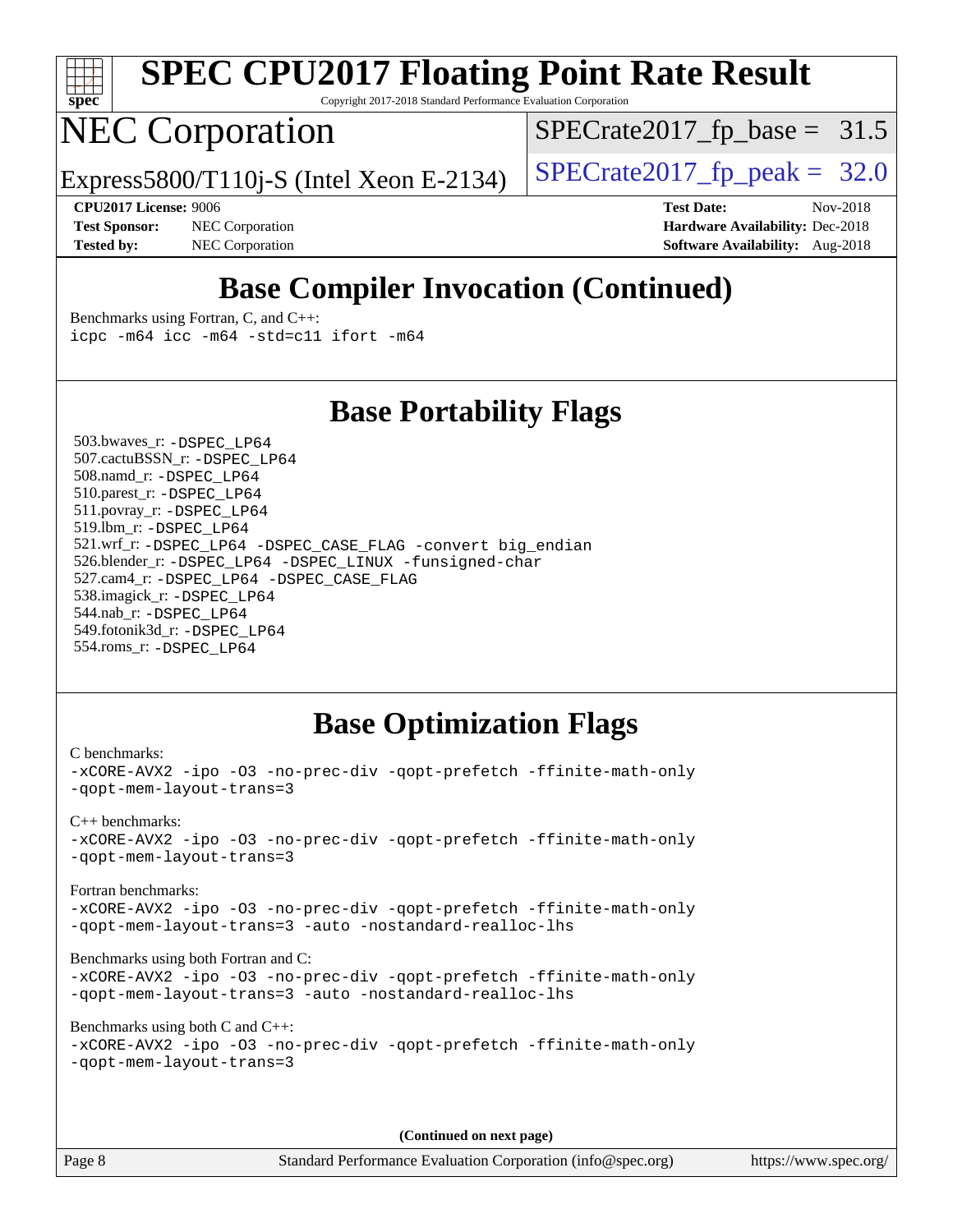

Copyright 2017-2018 Standard Performance Evaluation Corporation

## NEC Corporation

 $SPECTate2017_fp\_base = 31.5$ 

Express5800/T110j-S (Intel Xeon E-2134)  $\vert$  [SPECrate2017\\_fp\\_peak =](http://www.spec.org/auto/cpu2017/Docs/result-fields.html#SPECrate2017fppeak) 32.0

**[Test Sponsor:](http://www.spec.org/auto/cpu2017/Docs/result-fields.html#TestSponsor)** NEC Corporation **[Hardware Availability:](http://www.spec.org/auto/cpu2017/Docs/result-fields.html#HardwareAvailability)** Dec-2018 **[Tested by:](http://www.spec.org/auto/cpu2017/Docs/result-fields.html#Testedby)** NEC Corporation **[Software Availability:](http://www.spec.org/auto/cpu2017/Docs/result-fields.html#SoftwareAvailability)** Aug-2018

**[CPU2017 License:](http://www.spec.org/auto/cpu2017/Docs/result-fields.html#CPU2017License)** 9006 **[Test Date:](http://www.spec.org/auto/cpu2017/Docs/result-fields.html#TestDate)** Nov-2018

## **[Base Optimization Flags \(Continued\)](http://www.spec.org/auto/cpu2017/Docs/result-fields.html#BaseOptimizationFlags)**

[Benchmarks using Fortran, C, and C++:](http://www.spec.org/auto/cpu2017/Docs/result-fields.html#BenchmarksusingFortranCandCXX)

[-xCORE-AVX2](http://www.spec.org/cpu2017/results/res2018q4/cpu2017-20181210-10015.flags.html#user_CC_CXX_FCbase_f-xCORE-AVX2) [-ipo](http://www.spec.org/cpu2017/results/res2018q4/cpu2017-20181210-10015.flags.html#user_CC_CXX_FCbase_f-ipo) [-O3](http://www.spec.org/cpu2017/results/res2018q4/cpu2017-20181210-10015.flags.html#user_CC_CXX_FCbase_f-O3) [-no-prec-div](http://www.spec.org/cpu2017/results/res2018q4/cpu2017-20181210-10015.flags.html#user_CC_CXX_FCbase_f-no-prec-div) [-qopt-prefetch](http://www.spec.org/cpu2017/results/res2018q4/cpu2017-20181210-10015.flags.html#user_CC_CXX_FCbase_f-qopt-prefetch) [-ffinite-math-only](http://www.spec.org/cpu2017/results/res2018q4/cpu2017-20181210-10015.flags.html#user_CC_CXX_FCbase_f_finite_math_only_cb91587bd2077682c4b38af759c288ed7c732db004271a9512da14a4f8007909a5f1427ecbf1a0fb78ff2a814402c6114ac565ca162485bbcae155b5e4258871) [-qopt-mem-layout-trans=3](http://www.spec.org/cpu2017/results/res2018q4/cpu2017-20181210-10015.flags.html#user_CC_CXX_FCbase_f-qopt-mem-layout-trans_de80db37974c74b1f0e20d883f0b675c88c3b01e9d123adea9b28688d64333345fb62bc4a798493513fdb68f60282f9a726aa07f478b2f7113531aecce732043) [-auto](http://www.spec.org/cpu2017/results/res2018q4/cpu2017-20181210-10015.flags.html#user_CC_CXX_FCbase_f-auto) [-nostandard-realloc-lhs](http://www.spec.org/cpu2017/results/res2018q4/cpu2017-20181210-10015.flags.html#user_CC_CXX_FCbase_f_2003_std_realloc_82b4557e90729c0f113870c07e44d33d6f5a304b4f63d4c15d2d0f1fab99f5daaed73bdb9275d9ae411527f28b936061aa8b9c8f2d63842963b95c9dd6426b8a)

#### **[Peak Compiler Invocation](http://www.spec.org/auto/cpu2017/Docs/result-fields.html#PeakCompilerInvocation)**

[C benchmarks](http://www.spec.org/auto/cpu2017/Docs/result-fields.html#Cbenchmarks): [icc -m64 -std=c11](http://www.spec.org/cpu2017/results/res2018q4/cpu2017-20181210-10015.flags.html#user_CCpeak_intel_icc_64bit_c11_33ee0cdaae7deeeab2a9725423ba97205ce30f63b9926c2519791662299b76a0318f32ddfffdc46587804de3178b4f9328c46fa7c2b0cd779d7a61945c91cd35)

[C++ benchmarks:](http://www.spec.org/auto/cpu2017/Docs/result-fields.html#CXXbenchmarks) [icpc -m64](http://www.spec.org/cpu2017/results/res2018q4/cpu2017-20181210-10015.flags.html#user_CXXpeak_intel_icpc_64bit_4ecb2543ae3f1412ef961e0650ca070fec7b7afdcd6ed48761b84423119d1bf6bdf5cad15b44d48e7256388bc77273b966e5eb805aefd121eb22e9299b2ec9d9)

[Fortran benchmarks](http://www.spec.org/auto/cpu2017/Docs/result-fields.html#Fortranbenchmarks): [ifort -m64](http://www.spec.org/cpu2017/results/res2018q4/cpu2017-20181210-10015.flags.html#user_FCpeak_intel_ifort_64bit_24f2bb282fbaeffd6157abe4f878425411749daecae9a33200eee2bee2fe76f3b89351d69a8130dd5949958ce389cf37ff59a95e7a40d588e8d3a57e0c3fd751)

[Benchmarks using both Fortran and C](http://www.spec.org/auto/cpu2017/Docs/result-fields.html#BenchmarksusingbothFortranandC): [ifort -m64](http://www.spec.org/cpu2017/results/res2018q4/cpu2017-20181210-10015.flags.html#user_CC_FCpeak_intel_ifort_64bit_24f2bb282fbaeffd6157abe4f878425411749daecae9a33200eee2bee2fe76f3b89351d69a8130dd5949958ce389cf37ff59a95e7a40d588e8d3a57e0c3fd751) [icc -m64 -std=c11](http://www.spec.org/cpu2017/results/res2018q4/cpu2017-20181210-10015.flags.html#user_CC_FCpeak_intel_icc_64bit_c11_33ee0cdaae7deeeab2a9725423ba97205ce30f63b9926c2519791662299b76a0318f32ddfffdc46587804de3178b4f9328c46fa7c2b0cd779d7a61945c91cd35)

[Benchmarks using both C and C++](http://www.spec.org/auto/cpu2017/Docs/result-fields.html#BenchmarksusingbothCandCXX): [icpc -m64](http://www.spec.org/cpu2017/results/res2018q4/cpu2017-20181210-10015.flags.html#user_CC_CXXpeak_intel_icpc_64bit_4ecb2543ae3f1412ef961e0650ca070fec7b7afdcd6ed48761b84423119d1bf6bdf5cad15b44d48e7256388bc77273b966e5eb805aefd121eb22e9299b2ec9d9) [icc -m64 -std=c11](http://www.spec.org/cpu2017/results/res2018q4/cpu2017-20181210-10015.flags.html#user_CC_CXXpeak_intel_icc_64bit_c11_33ee0cdaae7deeeab2a9725423ba97205ce30f63b9926c2519791662299b76a0318f32ddfffdc46587804de3178b4f9328c46fa7c2b0cd779d7a61945c91cd35)

[Benchmarks using Fortran, C, and C++:](http://www.spec.org/auto/cpu2017/Docs/result-fields.html#BenchmarksusingFortranCandCXX) [icpc -m64](http://www.spec.org/cpu2017/results/res2018q4/cpu2017-20181210-10015.flags.html#user_CC_CXX_FCpeak_intel_icpc_64bit_4ecb2543ae3f1412ef961e0650ca070fec7b7afdcd6ed48761b84423119d1bf6bdf5cad15b44d48e7256388bc77273b966e5eb805aefd121eb22e9299b2ec9d9) [icc -m64 -std=c11](http://www.spec.org/cpu2017/results/res2018q4/cpu2017-20181210-10015.flags.html#user_CC_CXX_FCpeak_intel_icc_64bit_c11_33ee0cdaae7deeeab2a9725423ba97205ce30f63b9926c2519791662299b76a0318f32ddfffdc46587804de3178b4f9328c46fa7c2b0cd779d7a61945c91cd35) [ifort -m64](http://www.spec.org/cpu2017/results/res2018q4/cpu2017-20181210-10015.flags.html#user_CC_CXX_FCpeak_intel_ifort_64bit_24f2bb282fbaeffd6157abe4f878425411749daecae9a33200eee2bee2fe76f3b89351d69a8130dd5949958ce389cf37ff59a95e7a40d588e8d3a57e0c3fd751)

#### **[Peak Portability Flags](http://www.spec.org/auto/cpu2017/Docs/result-fields.html#PeakPortabilityFlags)**

Same as Base Portability Flags

### **[Peak Optimization Flags](http://www.spec.org/auto/cpu2017/Docs/result-fields.html#PeakOptimizationFlags)**

[C benchmarks](http://www.spec.org/auto/cpu2017/Docs/result-fields.html#Cbenchmarks):

```
 519.lbm_r: -prof-gen(pass 1) -prof-use(pass 2) -ipo -xCORE-AVX2 -O3
-no-prec-div -qopt-prefetch -ffinite-math-only
-qopt-mem-layout-trans=3
```

```
 538.imagick_r: -xCORE-AVX2 -ipo -O3 -no-prec-div -qopt-prefetch
-ffinite-math-only -qopt-mem-layout-trans=3
```
**(Continued on next page)**

Page 9 Standard Performance Evaluation Corporation [\(info@spec.org\)](mailto:info@spec.org) <https://www.spec.org/>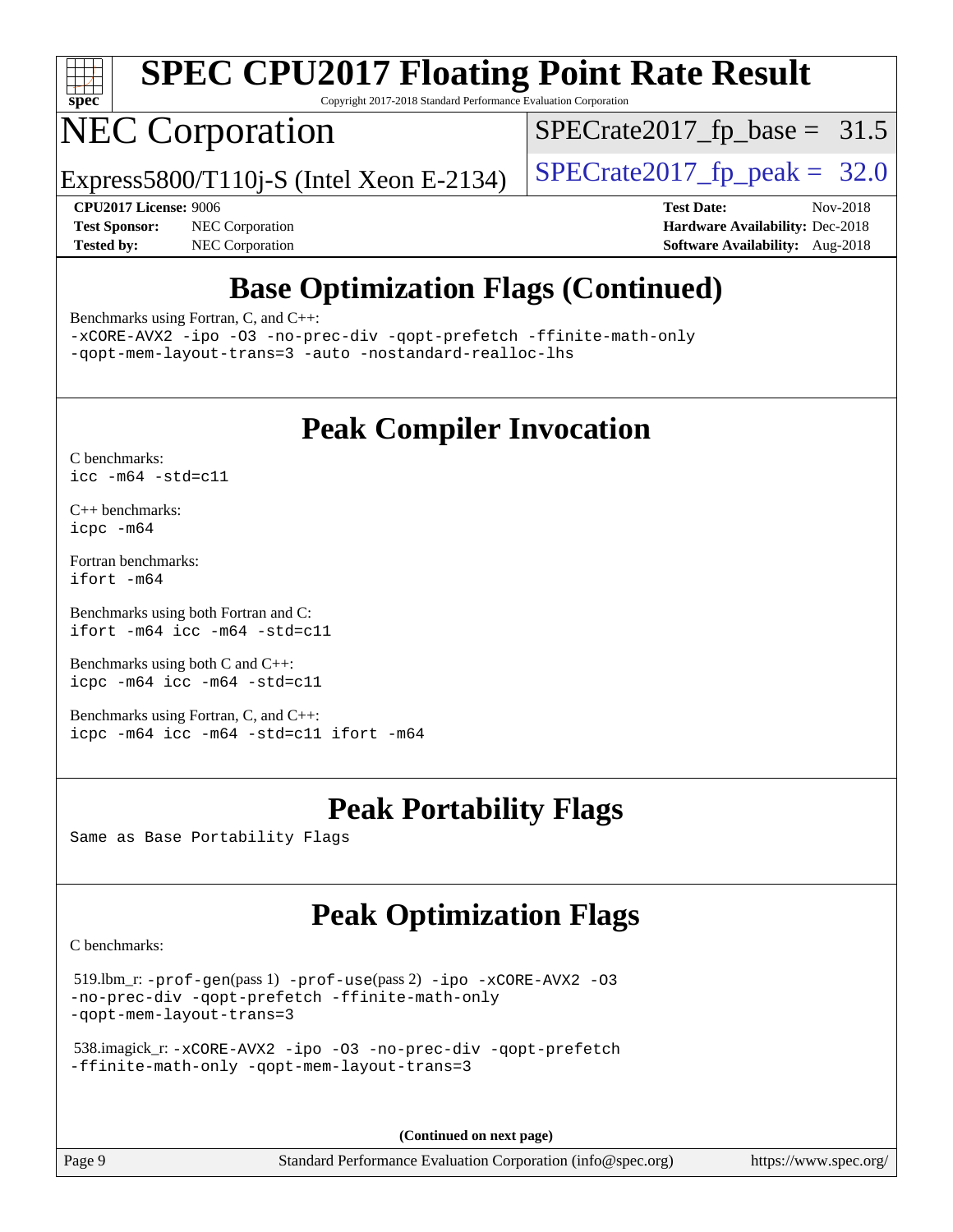

Copyright 2017-2018 Standard Performance Evaluation Corporation

## NEC Corporation

 $SPECrate2017_fp\_base = 31.5$ 

Express5800/T110j-S (Intel Xeon E-2134) [SPECrate2017\\_fp\\_peak =](http://www.spec.org/auto/cpu2017/Docs/result-fields.html#SPECrate2017fppeak)  $32.0$ 

**[Test Sponsor:](http://www.spec.org/auto/cpu2017/Docs/result-fields.html#TestSponsor)** NEC Corporation **[Hardware Availability:](http://www.spec.org/auto/cpu2017/Docs/result-fields.html#HardwareAvailability)** Dec-2018 **[Tested by:](http://www.spec.org/auto/cpu2017/Docs/result-fields.html#Testedby)** NEC Corporation **[Software Availability:](http://www.spec.org/auto/cpu2017/Docs/result-fields.html#SoftwareAvailability)** Aug-2018

**[CPU2017 License:](http://www.spec.org/auto/cpu2017/Docs/result-fields.html#CPU2017License)** 9006 **[Test Date:](http://www.spec.org/auto/cpu2017/Docs/result-fields.html#TestDate)** Nov-2018

## **[Peak Optimization Flags \(Continued\)](http://www.spec.org/auto/cpu2017/Docs/result-fields.html#PeakOptimizationFlags)**

 $544$ .nab\_r: basepeak = yes

[C++ benchmarks:](http://www.spec.org/auto/cpu2017/Docs/result-fields.html#CXXbenchmarks)

 508.namd\_r: [-prof-gen](http://www.spec.org/cpu2017/results/res2018q4/cpu2017-20181210-10015.flags.html#user_peakPASS1_CXXFLAGSPASS1_LDFLAGS508_namd_r_prof_gen_5aa4926d6013ddb2a31985c654b3eb18169fc0c6952a63635c234f711e6e63dd76e94ad52365559451ec499a2cdb89e4dc58ba4c67ef54ca681ffbe1461d6b36)(pass 1) [-prof-use](http://www.spec.org/cpu2017/results/res2018q4/cpu2017-20181210-10015.flags.html#user_peakPASS2_CXXFLAGSPASS2_LDFLAGS508_namd_r_prof_use_1a21ceae95f36a2b53c25747139a6c16ca95bd9def2a207b4f0849963b97e94f5260e30a0c64f4bb623698870e679ca08317ef8150905d41bd88c6f78df73f19)(pass 2) [-ipo](http://www.spec.org/cpu2017/results/res2018q4/cpu2017-20181210-10015.flags.html#user_peakPASS1_CXXOPTIMIZEPASS2_CXXOPTIMIZE508_namd_r_f-ipo) [-xCORE-AVX2](http://www.spec.org/cpu2017/results/res2018q4/cpu2017-20181210-10015.flags.html#user_peakPASS2_CXXOPTIMIZE508_namd_r_f-xCORE-AVX2) [-O3](http://www.spec.org/cpu2017/results/res2018q4/cpu2017-20181210-10015.flags.html#user_peakPASS1_CXXOPTIMIZEPASS2_CXXOPTIMIZE508_namd_r_f-O3) [-no-prec-div](http://www.spec.org/cpu2017/results/res2018q4/cpu2017-20181210-10015.flags.html#user_peakPASS1_CXXOPTIMIZEPASS2_CXXOPTIMIZE508_namd_r_f-no-prec-div) [-qopt-prefetch](http://www.spec.org/cpu2017/results/res2018q4/cpu2017-20181210-10015.flags.html#user_peakPASS1_CXXOPTIMIZEPASS2_CXXOPTIMIZE508_namd_r_f-qopt-prefetch) [-ffinite-math-only](http://www.spec.org/cpu2017/results/res2018q4/cpu2017-20181210-10015.flags.html#user_peakPASS1_CXXOPTIMIZEPASS2_CXXOPTIMIZE508_namd_r_f_finite_math_only_cb91587bd2077682c4b38af759c288ed7c732db004271a9512da14a4f8007909a5f1427ecbf1a0fb78ff2a814402c6114ac565ca162485bbcae155b5e4258871) [-qopt-mem-layout-trans=3](http://www.spec.org/cpu2017/results/res2018q4/cpu2017-20181210-10015.flags.html#user_peakPASS1_CXXOPTIMIZEPASS2_CXXOPTIMIZE508_namd_r_f-qopt-mem-layout-trans_de80db37974c74b1f0e20d883f0b675c88c3b01e9d123adea9b28688d64333345fb62bc4a798493513fdb68f60282f9a726aa07f478b2f7113531aecce732043)

 $510.parest_r:$  basepeak = yes

[Fortran benchmarks](http://www.spec.org/auto/cpu2017/Docs/result-fields.html#Fortranbenchmarks):

```
 503.bwaves_r: -xCORE-AVX2 -ipo -O3 -no-prec-div -qopt-prefetch
-ffinite-math-only -qopt-mem-layout-trans=3 -auto
-nostandard-realloc-lhs
```
549.fotonik3d\_r: Same as 503.bwaves\_r

```
 554.roms_r: -prof-gen(pass 1) -prof-use(pass 2) -ipo -xCORE-AVX2 -O3
-no-prec-div -qopt-prefetch -ffinite-math-only
-qopt-mem-layout-trans=3 -auto -nostandard-realloc-lhs
```
[Benchmarks using both Fortran and C](http://www.spec.org/auto/cpu2017/Docs/result-fields.html#BenchmarksusingbothFortranandC):

```
521.\text{wrf}_r: -\text{prof}-\text{gen(pass 1)} -\text{prof}-\text{use(pass 2)} -\text{ipo} -\text{xCORE}-\text{AVX2} -03-no-prec-div -qopt-prefetch -ffinite-math-only
-qopt-mem-layout-trans=3 -auto -nostandard-realloc-lhs
```
527.cam4\_r: basepeak = yes

[Benchmarks using both C and C++](http://www.spec.org/auto/cpu2017/Docs/result-fields.html#BenchmarksusingbothCandCXX):

```
511.povray_r: -prof-use-ipo-xCORE-AVX2-O3-no-prec-div -qopt-prefetch -ffinite-math-only
-qopt-mem-layout-trans=3
```
 526.blender\_r: [-xCORE-AVX2](http://www.spec.org/cpu2017/results/res2018q4/cpu2017-20181210-10015.flags.html#user_peakCOPTIMIZECXXOPTIMIZE526_blender_r_f-xCORE-AVX2) [-ipo](http://www.spec.org/cpu2017/results/res2018q4/cpu2017-20181210-10015.flags.html#user_peakCOPTIMIZECXXOPTIMIZE526_blender_r_f-ipo) [-O3](http://www.spec.org/cpu2017/results/res2018q4/cpu2017-20181210-10015.flags.html#user_peakCOPTIMIZECXXOPTIMIZE526_blender_r_f-O3) [-no-prec-div](http://www.spec.org/cpu2017/results/res2018q4/cpu2017-20181210-10015.flags.html#user_peakCOPTIMIZECXXOPTIMIZE526_blender_r_f-no-prec-div) [-qopt-prefetch](http://www.spec.org/cpu2017/results/res2018q4/cpu2017-20181210-10015.flags.html#user_peakCOPTIMIZECXXOPTIMIZE526_blender_r_f-qopt-prefetch) [-ffinite-math-only](http://www.spec.org/cpu2017/results/res2018q4/cpu2017-20181210-10015.flags.html#user_peakCOPTIMIZECXXOPTIMIZE526_blender_r_f_finite_math_only_cb91587bd2077682c4b38af759c288ed7c732db004271a9512da14a4f8007909a5f1427ecbf1a0fb78ff2a814402c6114ac565ca162485bbcae155b5e4258871) [-qopt-mem-layout-trans=3](http://www.spec.org/cpu2017/results/res2018q4/cpu2017-20181210-10015.flags.html#user_peakCOPTIMIZECXXOPTIMIZE526_blender_r_f-qopt-mem-layout-trans_de80db37974c74b1f0e20d883f0b675c88c3b01e9d123adea9b28688d64333345fb62bc4a798493513fdb68f60282f9a726aa07f478b2f7113531aecce732043)

[Benchmarks using Fortran, C, and C++:](http://www.spec.org/auto/cpu2017/Docs/result-fields.html#BenchmarksusingFortranCandCXX)

 $507$ .cactu $BSSN$  r: basepeak = yes